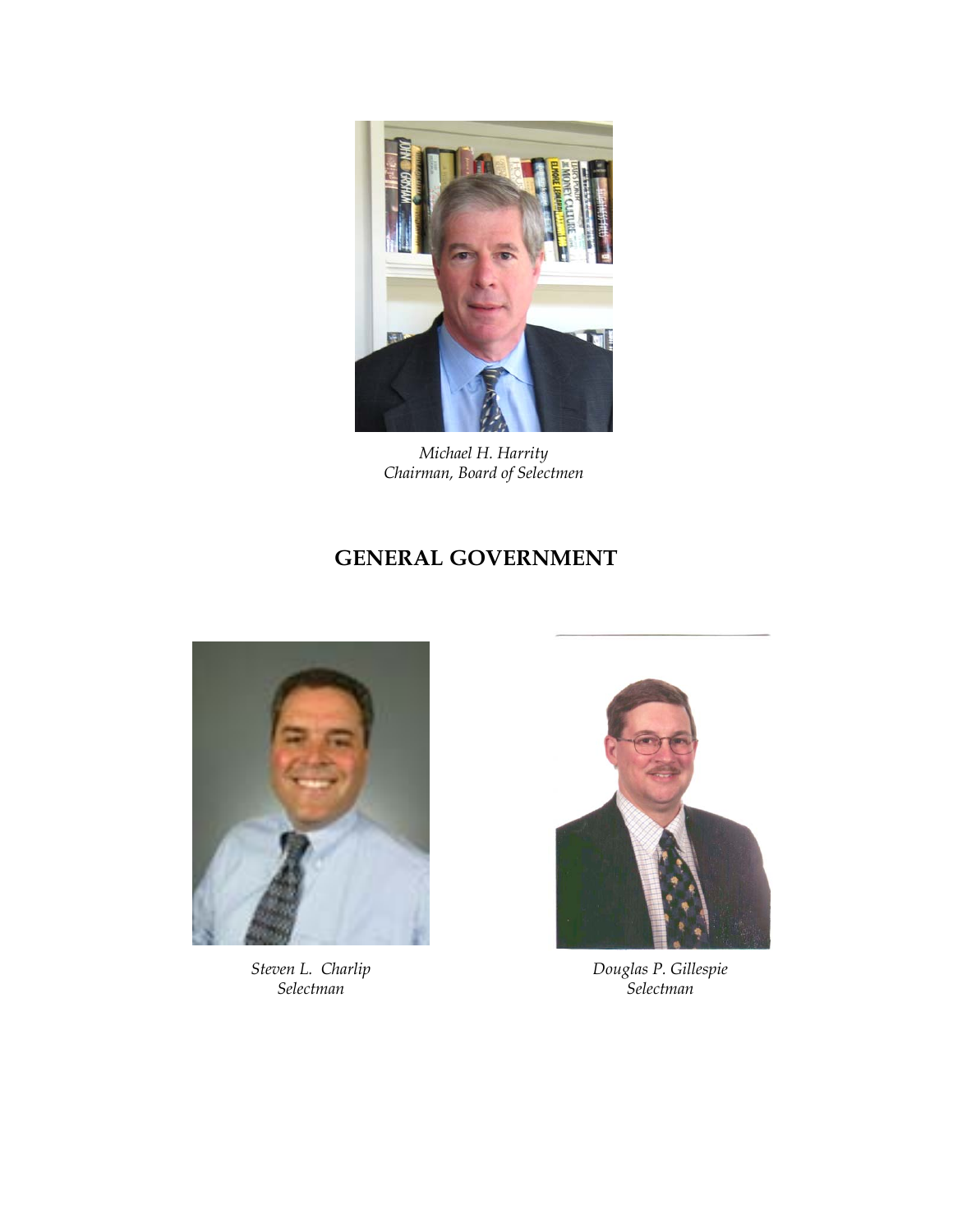# **REPORT OF THE BOARD OF SELECTMEN**

Calendar year 2006 began with Douglas P. Gillespie, Michael H. Harrity and Ann G. Leibowitz serving as the Board of Selectmen. Mr. Gillespie served as Chairman and Mr. Harrity as Clerk until Annual Town Meeting. At Annual Town Election in May, Steven L. Charlip was elected to a three year term, replacing Mrs. Leibowitz, who did not seek re-election. At the organizational meeting, Mr. Harrity was elected Chairman, and Mr. Charlip as Clerk.

The following report will highlight several areas to which the Board of Selectmen devoted time and resources during the past year. Agendas and minutes of meetings of the Board are available in the Selectmen's office and are posted on the Town's website (www.weston.org). Highlights include:

# *Fiscal Management*

- The Town's most recent bond issue received a AAA bond rating from Standard and Poor's, as have previous bonds issued by the Town, representing the highest rating issued by this organization. This allows the Town to borrow at the most favorable interest rates for its capital projects.
- Faced with continued reductions in state aid, substantial increases in the cost of healthcare and pension benefits, and slowed growth in revenues, the Town faced a decision of seeking an override from the constraints of Proposition 2  $\frac{1}{2}$  or budget reductions which reduced existing levels of core services. The Board of Selectmen, in concert with the Finance Committee and School Committee, recommended a budget that included a \$1,100,000 override, which was passed by the voters and adopted at Town Meeting.

The FY 2007 budget also continued the process of properly funding numerous reserve accounts, a process that may take up to fifteen years to fully complete. In January the Board adopted a formal Reserve Policy.

- The Town Manager and collective bargaining team completed negotiations for new contracts with our library employees, and it was given Board approval in March. The contract includes provisions for increases in the percentage of health care costs which are paid by employees. A three-year agreement was also reached with the Police Superior Officers' Union through June 2007.
- The Board adopted a Retiree "Safety Net" Policy for Health Insurance retroactive to July 1, 2004 that restores the retiree contribution to health insurance premiums to the level prior to the FY2003 increases for retirees whose total income was below 200 percent of the federal poverty level and who retired prior to July 1, 2005.
- The combined effect of increased property values and a reasonable and necessary spending level resulted in a property tax rate of \$10.26 per \$1,000 of valuation, up from \$9.95 for fiscal year 2006.

# *Town Administration*

Weston is completing its fifth year since the change to a Town Manager. In 2005, our first Town Manager, Carl F. Valente, resigned his position to accept a new job as Town Manager in Lexington. The Board appointed Donna S. VanderClock, the Town's Assistant Town Manager/Finance Director, to serve as Acting Town Manager. Ms. VanderClock has capably maintained the high standard set by Mr. Valente's service to the Town, and in March 2006 the Board appointed Ms. VanderClock to be Weston's second Town Manager. David R. Williams, formerly Finance Director in Bath, Maine, was hired in August by Ms VanderClock to be Assistant Town Manager/Finance Director.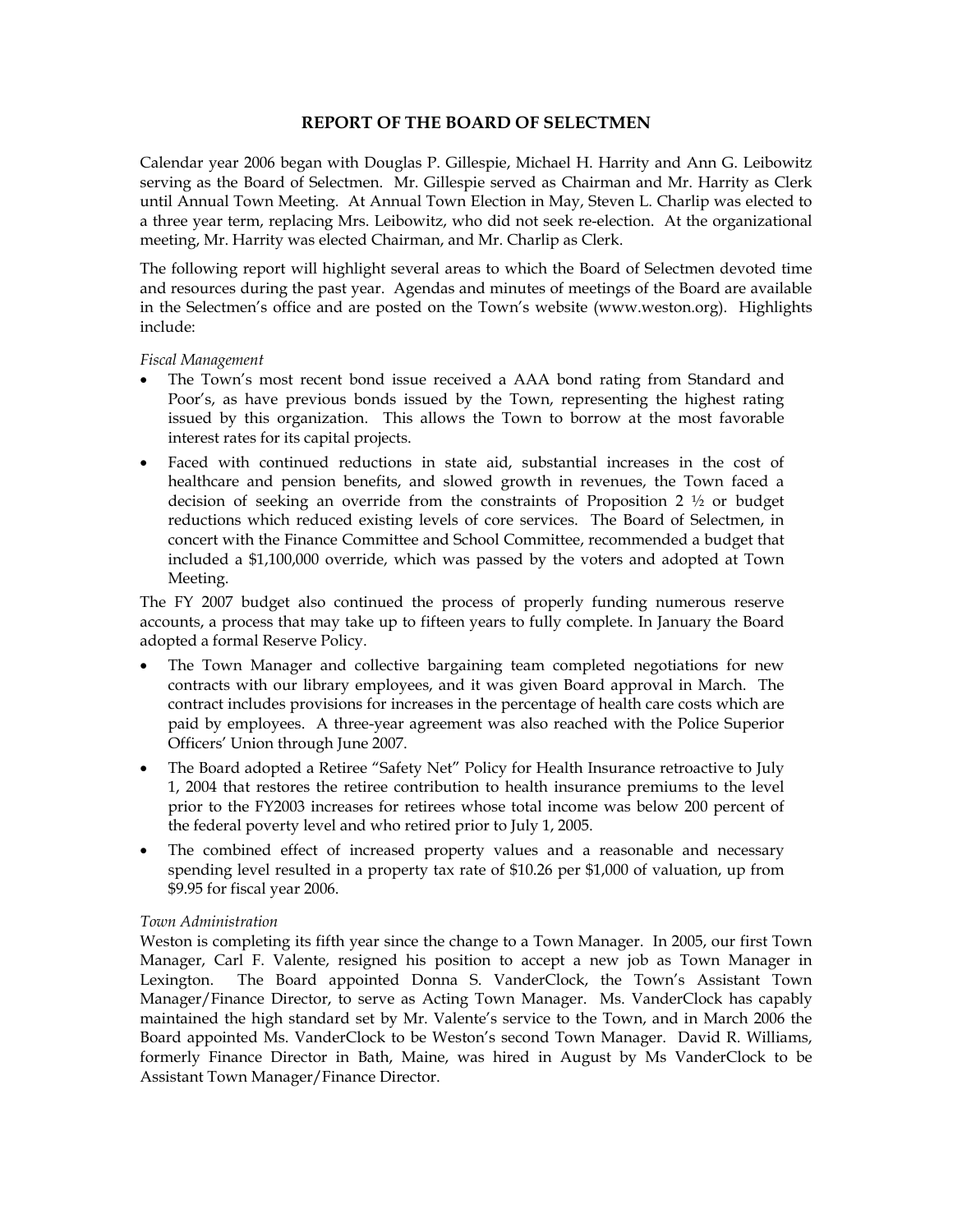- The Town Manager and collective bargaining team completed negotiations for new contracts with our library employees, and it was given Board approval in March. The contract includes provisions for increases in the percentage of health care costs which are paid by employees. A threeyear agreement was also reached with the Police Superior Officers' Union through June 2007.
- The Board adopted a Retiree "Safety Net" Policy for Health Insurance retroactive to July 1,



2004 that restores the retiree *Donna S. VanderClock, Town Manager* 

 contribution to health insurance premiums to the level prior to the FY 2003 increases for retirees whose total income was below 200 percent of the federal poverty level and who retired prior to July 1, 2005.

The combined effect of increased property values and a reasonable and necessary spending level resulted in a property tax rate of \$10.26 per \$1,000 of valuation, up from \$9.95 for fiscal year 2006.

# *Town Administration*

Weston is completing its fifth year since the change to a Town Manager. In 2005, our first Town Manager, Carl F. Valente, resigned his position to accept a new job as Town Manager in Lexington. The Board appointed Donna S. VanderClock, the Town's Assistant Town Manager/Finance Director, to serve as Acting Town Manager. Ms. VanderClock has capably maintained the high standard set by Mr. Valente's service to the Town, and in March 2006 the Board appointed Ms. VanderClock to be Weston's second Town Manager. David R. Williams, formerly Finance Director in Bath, Maine, was hired in August by Ms VanderClock to be Assistant Town Manager/Finance Director.

# *Town Infrastructure*

The Town continued to invest in the maintenance of its existing municipal facilities. Significant projects included:

- A new roof was installed at the Public Library, in order to remedy longstanding problems with that facility.
- The Board of Selectmen and School Committee jointly proposed a bylaw establishing a Permanent Building Committee for the Town, which was subsequently approved by Town Meeting. After advertising for volunteers, an extremely experienced committee of professionals, comprised of Robert Fronk, Josef J.D. Gazzola, Sarah Benjamin, Mark Susser and Miller Blew, was appointed to supervise construction projects and capital building needs of the Town.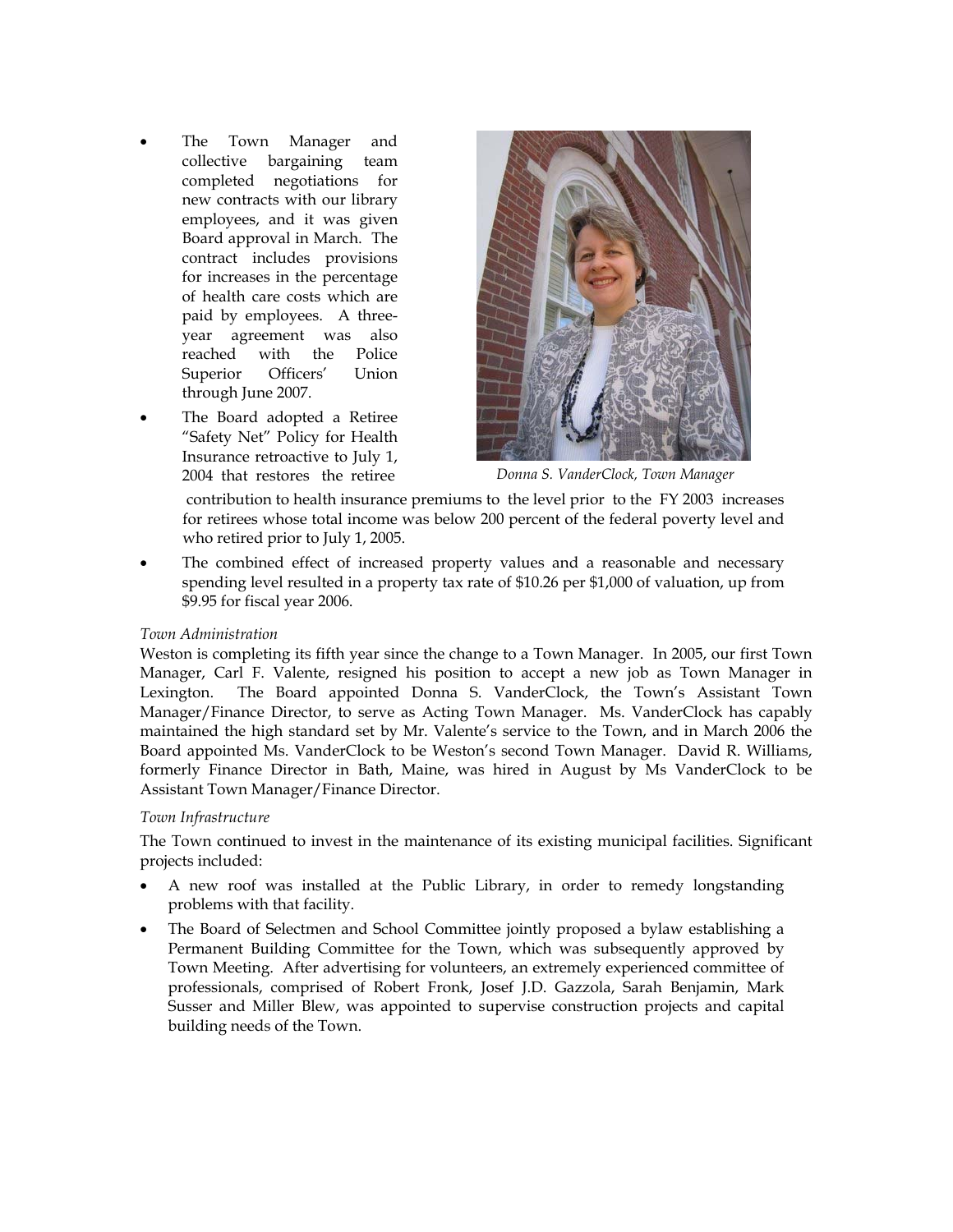• Town Meeting approved preliminary funds for feasibility and design work to replace the deteriorating Public Works facility on the Boston Post Road By-Pass. The PBC was reviewing this project at year's end.

# *Land Use/Development Projects*

- Harvard University notified the Town of its intent to sell its 62.53-acre Case Estates land holdings and offered the Town the opportunity to buy it before it is placed on the open market. The Board established a committee of citizens to study potential future municipal and open space uses of this land and their financial implications for the Town. The Case Estates Review Committee submitted a thorough report to the Board recommending that the Town acquire the Harvard landholdings in order to control the development plans for the parcels. In November, Special Town Meeting unanimously approved the purchase at a total investment of \$23.4 million, following a favorable debt exclusion vote at the General State Election. Just prior to the scheduled closing, soil contamination was discovered on the property, and so the Board continues to work with Harvard to resolve these issues to the Board's satisfaction prior to the Town's acquisition of the property.
- Regis College submitted to the Zoning Board of Appeals requests for variances from requirements of the Town's zoning bylaws, to construct "Regis East," a senior living facility exceeding 700,000 square feet in size, and standing eleven stories tall at some points. The ZBA rejected the variance requests, and Regis College subsequently filed suit in Land Court. The Board of Selectmen is directing a rigorous legal defense of the Town's zoning bylaws and requirements, while remaining open to Regis's submission of a significantly down-sized project that would satisfy Regis College's needs, address any increased demand for Town services, and also maintain the ambience so important to the Town. The Town offered, and Regis and abutters accepted, to enter into mediation in an attempt to find a reasonable compromise for all parties, and both litigation and mediation were ongoing at year's end.
- Considerable development is in the planning stages on our eastern border in Waltham, with large projects proposed for a Green Street site overlooking the Route 20 rotary, and the Polaroid site just east of Interstate 95. Both projects as proposed would heavily impact the Route 20 rotary. The Board has maintained communications with Mayor McCarthy in Waltham, so as to provide input into mitigation available through the permitting processes. In concert with the Planning Board, the Board has retained traffic consultants and legal assistance to review these projects.
- A so-called 40B Affordable Housing Development with 12 units was proposed under the Local Initiative Program (LIP) for the historic Livermore House property at 823 Boston Post Road. While the Board has generally supported such projects, the damage to the historic nature of this highly visible property caused the Board to oppose the proposal. Through the efforts of the Historical Commission, Annual Town Meeting eventually approved the Town's purchase of an historic preservation restriction on the house and outbuildings, thereby permanently protecting the property.

# *Personnel*

In addition to the Town Manager and Assistant Town Manager appointments previously mentioned, the Board wishes to recognize that during 2006:

• The Town Manager and Superintendent of Schools jointly chose Gerard S. McCarty to be the Town's first Town-wide Facilities Director, starting in July. Gary Jarobski was subsequently appointed to be the Deputy Facilities Director.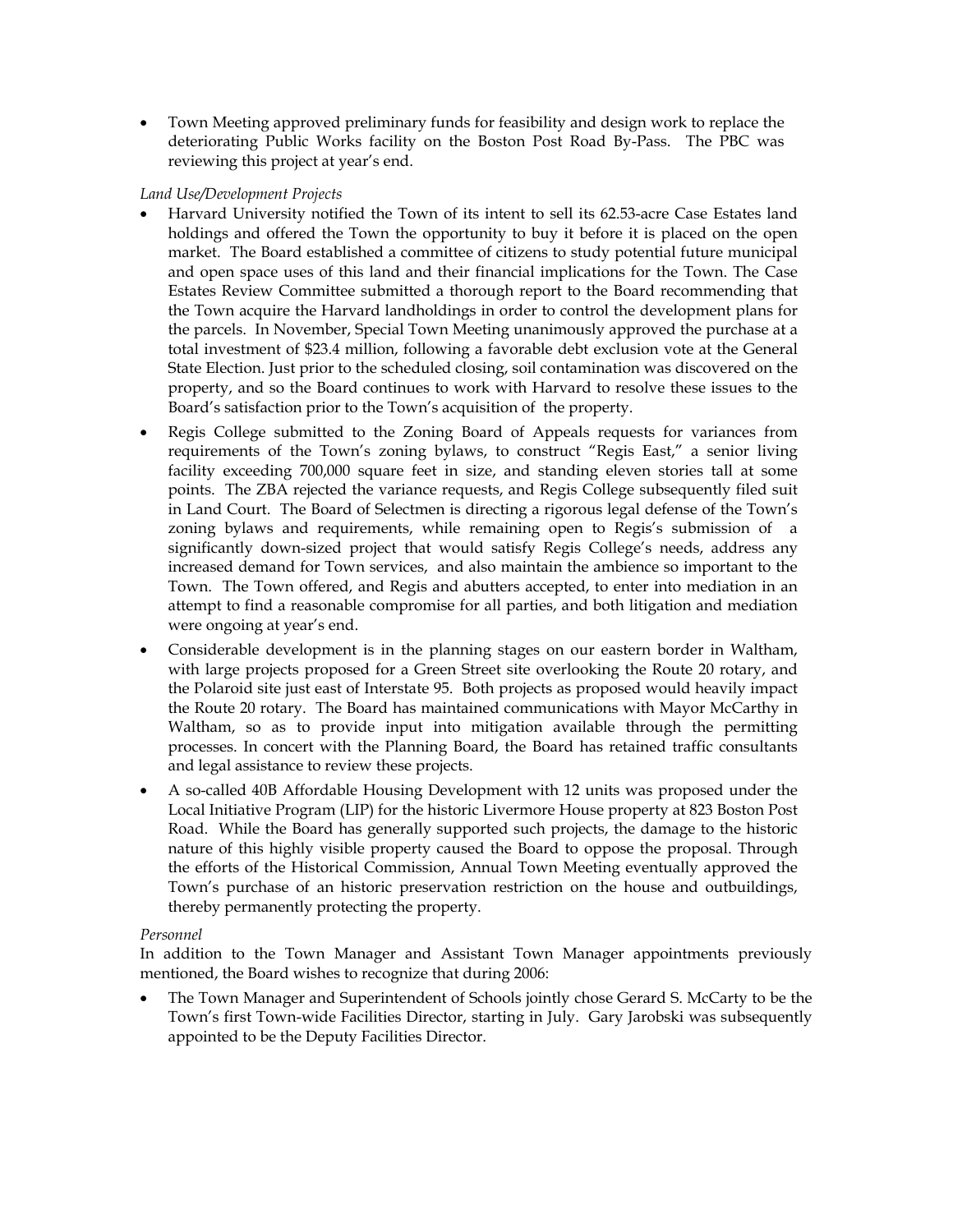- Matthew J. Lucey was appointed Director of Information Technologies & Libraries for the School Department and Town-wide Coordinator of Technology, replacing Peter Kidwell, who returned to teaching.
- Philip Bird, Efthimios (Tim) Bousios, William Carlo, and David Zampell were appointed as Police Officers.
- Gregory Jackson was appointed as Firefighter.
- Kevin Kirmelewicz was hired for the newly created position of GIS Coordinator and Assistant Town Engineer.
- Sharon Locke became the new Assistant Recreation Director.
- David Fava, Joseph Gourdeau, and Steven Schertzer joined the Public Works Department.
- Long time Public Works employees Bertin LeBlanc and Robert Cronin retired.

# *Closing Comments*

The Board of Selectmen serves all of the citizens of Weston. This puts the Board in the challenging position of maintaining town services at a level Weston citizens expect, while recognizing and attempting to address the hardship created on some citizens (oftentimes seniors and others with limited income) by the highest residential property tax bills in Massachusetts. Responsible and prudent spending continues to be the major priority of the Board, and we believe that this goal was achieved in 2006.

The Town is fortunate to have so many citizens who generously volunteer their time on a host of elected and appointed boards and committees, or related non-profit organizations. Each time the Board has advertised for volunteers to serve the Town on various boards and commissions, we have been gratified by the large number of extremely qualified respondents. We also have an extremely dedicated and talented staff in all areas of town government. The Board of Selectmen cannot accomplish its plan of work without either, and to all of you we owe great gratitude.

# **LICENSES ISSUED BY SELECTMEN IN 2006**

# **Common Victuallers' Licenses**

Leethe, LLC - *dba* Bruegger's Bagel Bakery 21 Center Street P.M. Stasio – *dba* Theo's Pizzeria & Grill 456 Boston Post Road Alcot Corp. - *dba* Ye Olde Cottage Restaurant, Inc. 403 Boston Post Road Dennis Maxwell/David Gray Associates - *dba* Dairy Joy 331 North Avenue Off Center Eateries 436 R Boston Post Road TOKC, Inc. – *dba* The Open Kitchen **1988 1988 1988 456 Boston Post Road** 

## **Licenses to Dispense Food and Beverages (Chapter 140, Section 21E, M.G.L.)**

Hazel Hotchkiss Wightman Tennis Center 100 Brown Street Pine Brook Country Club, Inc. 42 Newton Street Weston Golf Club 275 Meadowbrook Road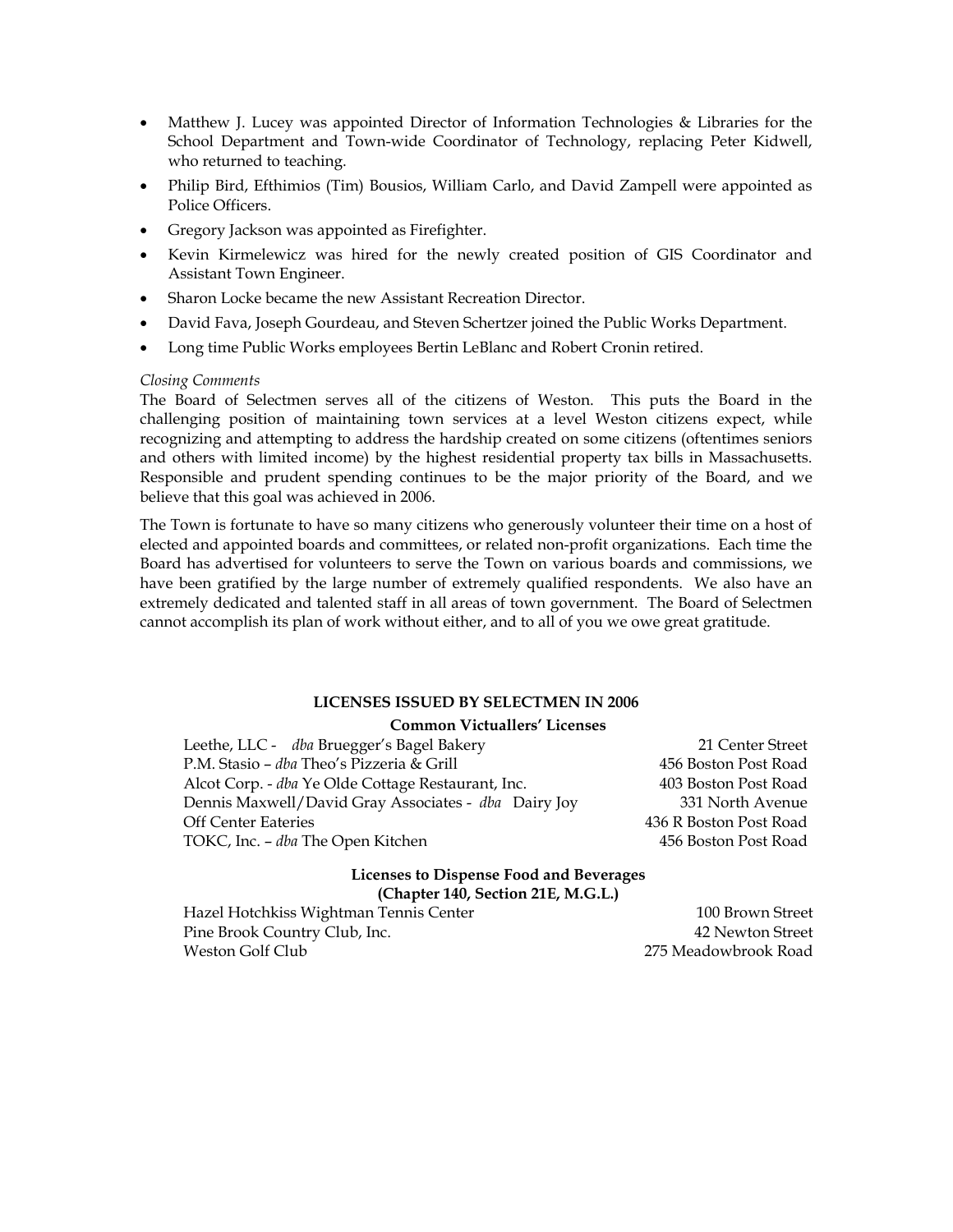| Parades, Bicycle Tours and Road Races, etc.                      |                     |                        |  |  |
|------------------------------------------------------------------|---------------------|------------------------|--|--|
| Little League of Weston                                          | Opening Day         | April 30, 2006         |  |  |
| The Brain Tumor Society                                          | <b>Bicycle Ride</b> | May 21, 2006           |  |  |
| WEEFC & PTO Spring Sprint                                        | 5K & 1mile Run/Walk | May 21, 2006           |  |  |
| Marathon Sports 5-Miler to Benefit the<br>Leukemia Society of MA | Road Race           | July 13, 2006          |  |  |
| MASS Red Ribbon Ride-AIDS Action<br>Committee                    | <b>Bike Ride</b>    | August 13, 2006        |  |  |
| Al Bolea MPD Memorial Ride                                       | <b>Bike Ride</b>    | September 10, 2006     |  |  |
| Tour de Weston -- Kids Riding for<br>People Living with Cancer   | Children's Ride     | October 1, 2006        |  |  |
| Rotary Club of Weston                                            | Antique Car Show    | September 30, 2006     |  |  |
| Weston United Methodist Church                                   | Crop Walk           | October 22, 2006       |  |  |
| Weston Community Children's<br>Association                       | Halloween Parade    | October 28, 2006       |  |  |
| <b>Public Entertainment on Sunday</b>                            |                     |                        |  |  |
| Weston-Wayland Open Spring<br>Horse Show                         | Horse Show          | April 30, 2006         |  |  |
| Weston-Wayland Open Spring<br>Horse Show                         | Trail Ride          | October 26, 2006       |  |  |
| Other                                                            |                     |                        |  |  |
| Robert P. Millian                                                |                     | Private Livery Service |  |  |

# **REPORT OF THE CABLE ADVISORY COMMITTEE**

 During 2006 the Cable Advisory Committee met on a number of occasions to address the Town's cable license with Comcast. The current license expires in early 2008. In connection with the license renewal process mandated by federal law, the Committee prepared, and arranged to be distributed to Town residents, a survey to assess Comcast's performance as current licensee and other needs of the Town to addressed in the license renewal negotiations. In addition, the Committee sponsored an open meeting of residents in October of 2006 likewise to focus on Comcast's performance and the cable needs of the Town.

 Also during 2006, the Cable Advisory Committee raised and addressed with Comcast certain specific questions raised by Town residents and monitored certain activities relating to the Town's access channel.

 During 2007, the Cable Advisory Committee intends to continue the license renewal process with Comcast and to explore other opportunities for the provision of cable services to Town residents.

 The members of the Cable Advisory Committee are Matt Lucey, Lee McCanne. Gene Ritvo and Edwin E. Smith (chairman). Town Manager Donna VanderClock serves as an *ex officio*  member.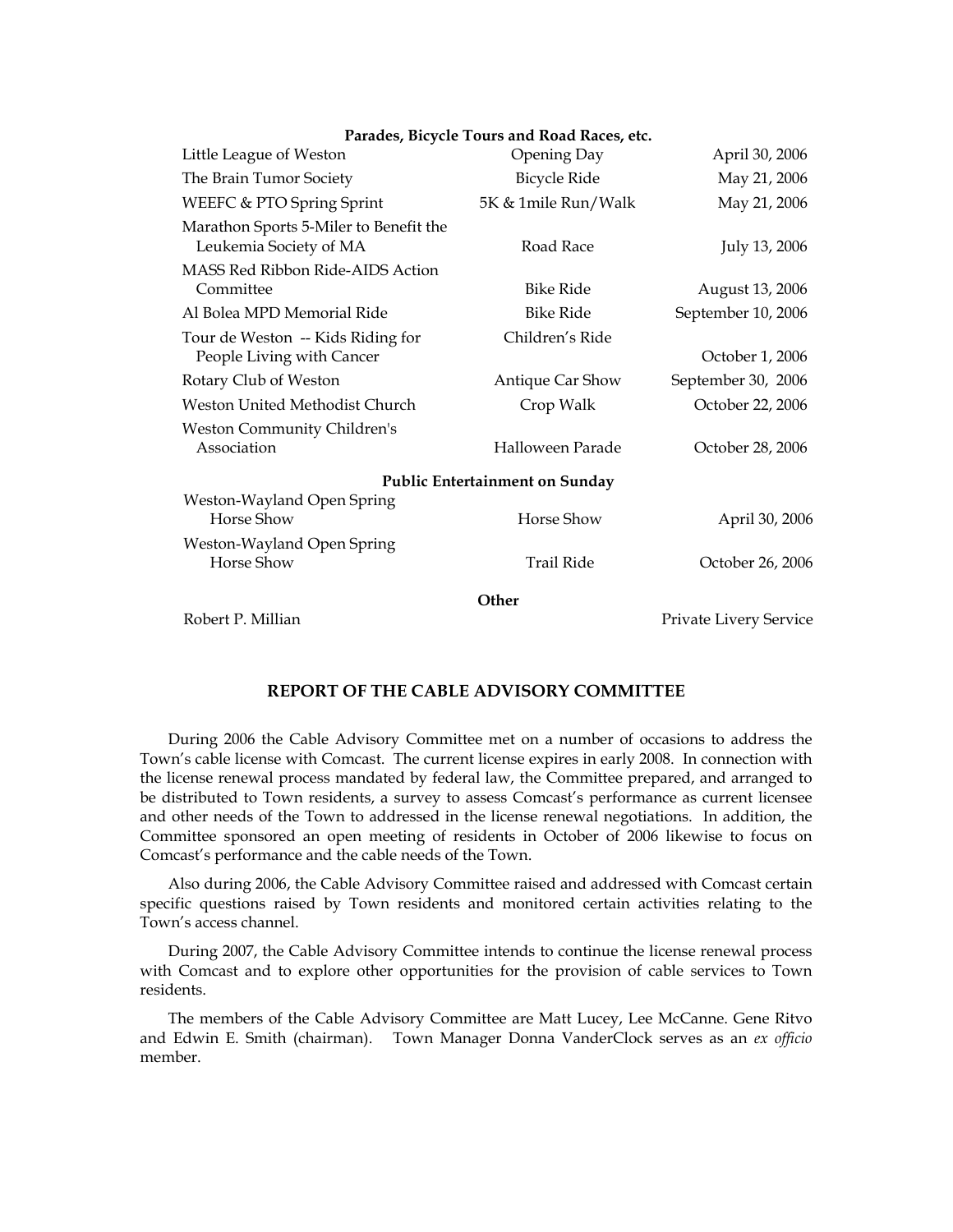# **REPORT OF THE GEOGRAPHIC INFORMATION SYSTEMS COMMITTEE**

During 2006 the position of GIS Coordinator/Engineering Assistant was created to help in the general oversight of the GIS program. The GIS Coordinator/Engineering Assistant reports to the Town Engineer and is responsible for overseeing and maintaining the integrity of the Town's GIS program, including programming, training, administration and ongoing evaluation of program needs, monitoring GIS and associated network performance, and providing the Town Engineer with recommendations for necessary program software and hardware updates.

The GIS Committee is comprised of interested individuals from a variety of Town departments, including Police and Fire Chiefs, Assessors, Town Planner, Town Manager, Information Technology Manager, Recreation Director, Health Director, Council on Aging, Town Engineer and GIS Coordinator. The Committee meets regularly to discuss important issues relating to scheduling and budgetary items.

The first fully electronic set of Tax Maps was produced using the GIS for Fiscal Year 2007. Two GIS kiosks were added in front of the Assessing Department and in front of the Building and Land Use Departments within Town Hall. The kiosks have allowed the public to access Maps Online from within the building and answer some of the questions regarding to particular parcels of land. Such an overwhelming response has been received about the kiosks in Town Hall that it has been suggested that another unit be available for the public at the Library. The addition of this kiosk has been scheduled for FY07. There continue to be updates and new tools added to the online GIS application for the public. The online mapping interface can be found at: www.mapsonline.net/westonma. The online mapping application allows the public and Town staff to obtain information via the World Wide Web by using a browser such as Microsoft® Internet Explorer. Other applications in use and planned include GIS based calls for service for Public Safety (police and Fire), DPW Work Order, Asset Management and Permit Management and Tracking.

# **REPORT OF THE HURRICANE KATRINA COMMITTEE**

Thanks to the generosity of many Weston residents, the First Parish Church of Weston, the P.T.O., B. L. Ogilvie & Sons, Inc. and some non-Weston residents, the Weston Hurricane Katrina Committee raised in excess of \$52,000 in 2006 to help fund a new community center in Pearlington, Mississippi. Fundraising efforts continue. The non-profit construction company, the Building Goodness Foundation, of Charlottesville, Virginia will oversee the construction of the community



*Volunteers work on a house in Pearlington*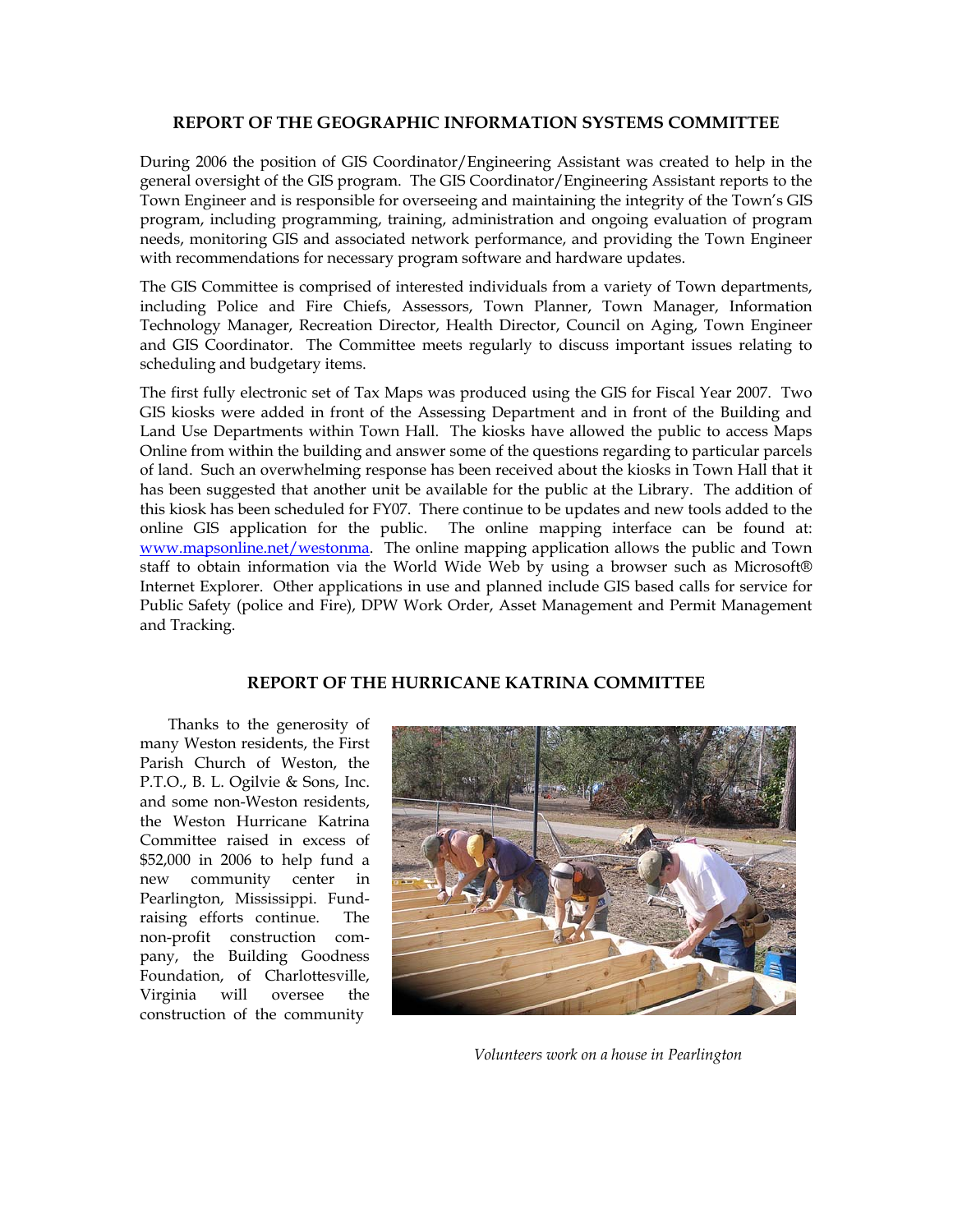center. VMDO Architects based in Charlottesville, Virginia completed the architectural plans. A final cost analysis is underway.

Local Mississippi companies are bidding on various aspects of the project. Volunteers are making plans to travel to Pearlington. Save the Children funded and constructed a playground on land adjacent to the community center property with the construction help of Elizabeth, NJ firemen (whose first contact with the Gulf Coast was when the firemen received letters of sympathy and thanks from some Mississippi students shortly after 9/11). A number of Weston residents went to Pearlington in 2006 to help rebuild private homes. Some are planning to go again to work on the community center.

## **REPORT OF THE INFORMATION TECHNOLOGY DEPARTMENT**

During 2006, The Fiber Optic Metropolitan Area Network was completed. Now all municipal buildings have a redundant high speed connection to data resources at Town Hall and the Internet. All school buildings are also connected, eliminating leased T1 lines that connected them in the past, saving the recurring monthly cost from the T1 provider. This high speed, redundant network is an investment that now allows the Town of Weston to consider many more options in regards to Weston Schools' technology, Emergency services, and daily operations, thus paving the way for considerable savings and reliability.

The Fiber Optic Network will also allow for the Town to start planning for a Voice Over Internet Protocol (VOIP) phone system. This would replace the multiple dissimilar phone systems in the town into one unified voice messaging system. This system would then operate on a closed loop that will ensure communications within the Town network that will not be susceptible to blackouts as we saw on 9/11. It will also eliminate the need for multiple internal phone lines from Verizon, making communications between departments much cheaper. Project planning for this will be underway this summer.

*Geographical Information Systems*: The Town's Information Technology department in conjunction with the DPW and Assessing departments bought and built a new server for the GIS project. This state of the art system allows many departments to access critical information about streets, parcels, and other locations in Weston. There are public access kiosks in the Assessor's office and the Building department. A public kiosk will also be available shortly in the Library.

*Sharing Resources:* The Town Of Weston Information Technology department and the Weston Public School's Information Technology department's have now merged into one department. This enables more effective management of resources. Matt Lucey, formerly the Business Manager for the Littleton Public Schools has come aboard as the Director of Technology for the department.

#### **REPORT OF THE PUBLIC SPACES COMMITTEE**

The Selectmen established The Public Spaces Committee in 2003 and charged it with improving the appearance of Town spaces including traffic islands.

Each of Weston's three garden clubs nominates two members to serve on The Public Spaces Committee. We benefit from the cooperative efforts of Bill O'Neil, of the Park and Cemetery Division, as an ex officio member and principal consultant. Carol Hinckley has continued to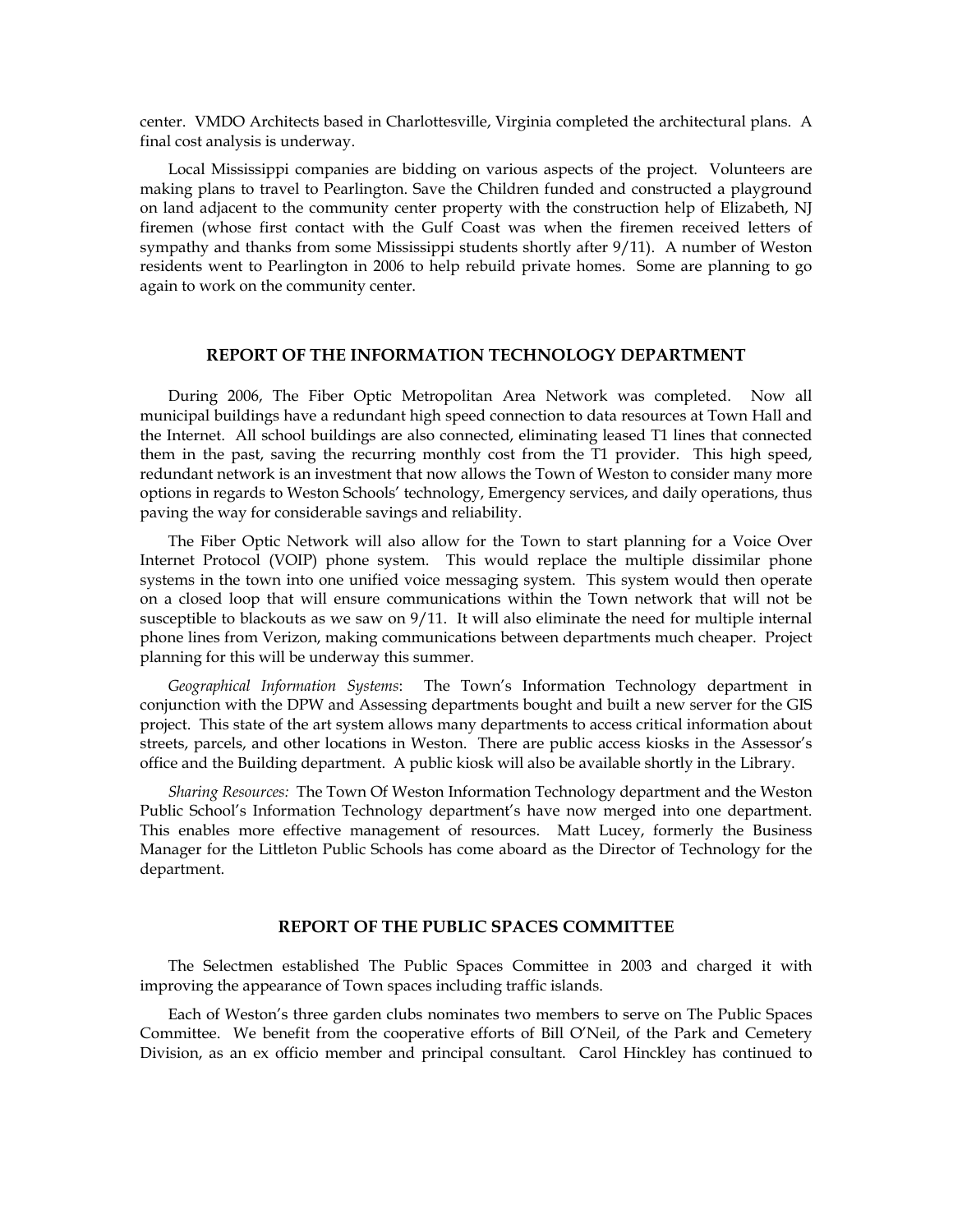assist in organizing the efforts of The Public Spaces Committee. The members of the committee and the Garden Clubs they represent are as follows:

 Community League Garden Club Karen Morris and Tinka Zeitvogel Representing the Country Garden Club Rosemary McCready and Meg Steiner Representing the Weston Garden Club Diana Bonner and Dorothea Santos

The Committee is especially grateful to the Community League Garden Club of Weston, Stonegate Gardens of Lincoln and Weston Landscape and Tree Company who continue to beautify and maintain our traffic islands for the enjoyment of all and at no cost to the Town.

Among other improvements, an impressive boulder has been strategically placed on the Ash Street/Route 30 traffic island to protect the newly planted Red Sunset Acer maple tree selected for its remarkable fall hues. Among other improvements, an impressive boulder has been strategically placed on the Ash Street/Route 30 traffic island to protect the newly planted Red Sunset Acer maple tree selected for its remarkable fall hues.

An additional two year project of this committee has been the exterior lighting of the Town Hall and surrounding adjacent area. We dedicated our efforts in this regard to two late members of the Committee, Helen Friedberg and Linda Lippincott. Both of these extraordinary women were involved with the lighting project at its inception.



# **REPORT OF THE REGISTRARS OF VOTERS**

On December 31, 2006 there were 6,978 *Active* registered voters in the Town of Weston, while 473 voters were listed as *Inactive.* 

Many newcomers used the Department of Motor Vehicles to register to vote electronically. This system automatically certifies each voter's data in the Statewide Voter Registration database. This system has been in effect since 1995 following the state's adoption of the National Voter Registration Act of 1993.

Any citizen age 18 or over may register to vote in the Town Clerk's office during regular office hours (M-- F: 8:30 a.m. -5:00 p.m.). In addition, the Clerk's office is open until 8 p.m. for a special registration session three weeks before each election and town meeting. Mail-in registration forms are also available in a variety of public places around the town and the state. Only registered voters may vote in state and town elections and at Town Meeting.

Every year a Census of all residents is taken by the town. If the Town does not receive census information for a voter, that individual's name is placed on an *Inactive* voters' list. If the individual does not vote in two consecutive biennial state elections, he/she is then notified by mail that his or her name will be removed from the *Inactive* voters' list.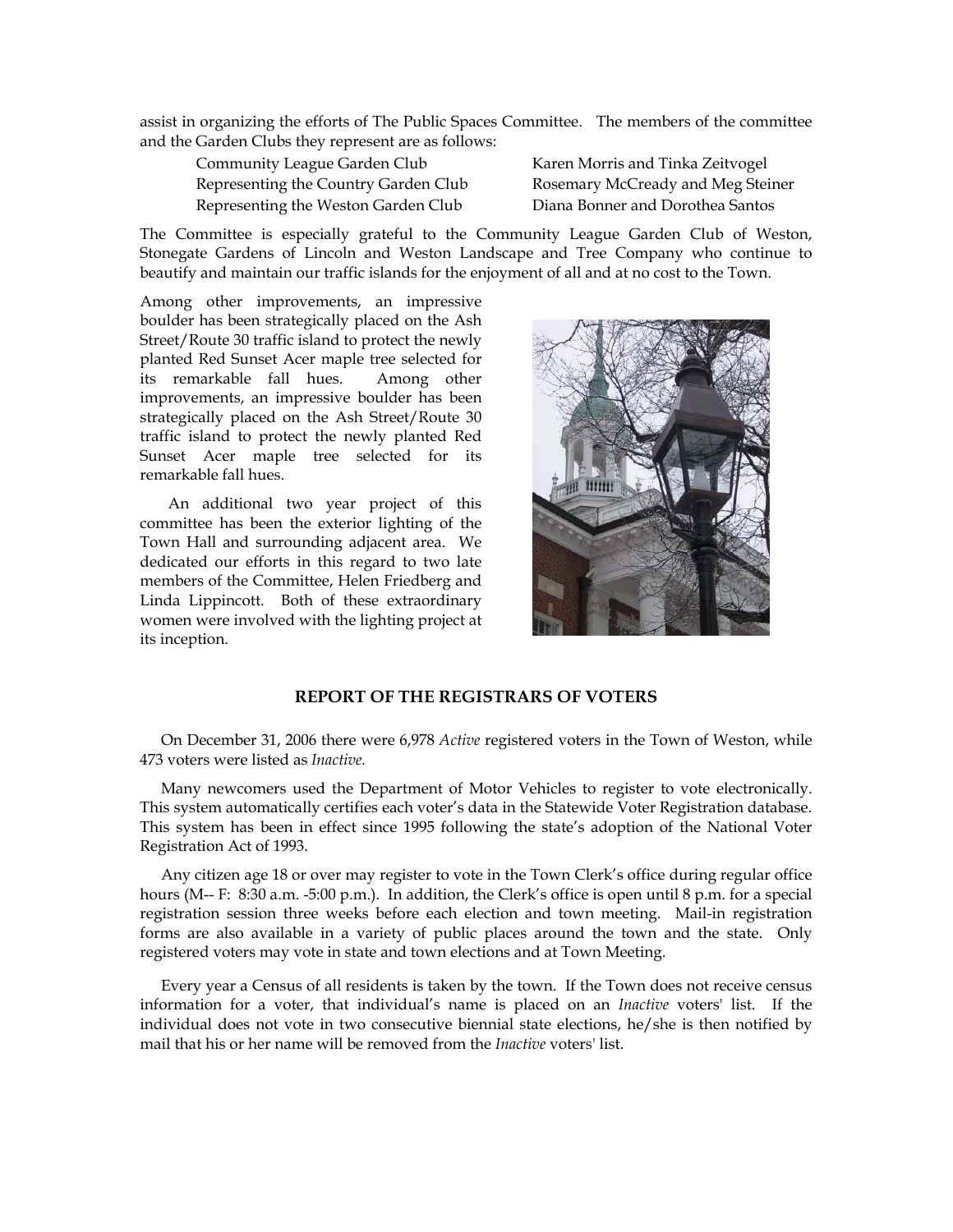|                            | <b>PRECINCT</b> |                |                |             |              |
|----------------------------|-----------------|----------------|----------------|-------------|--------------|
| <b>PARTY</b>               | <b>ONE</b>      | TWO            | <b>THREE</b>   | <b>FOUR</b> | <b>TOTAL</b> |
| Republican                 | 417             | 379            | 367            | 376         | 1,539        |
| Democrats                  | 534             | 438            | 373            | 400         | 1,745        |
| American Independent Party |                 |                | 0              | 0           | 2            |
| Libertarian                | 3               | $\mathfrak{D}$ | $\mathfrak{p}$ | 0           | 7            |
| Green Rainbow              | 3               | 3              | $\mathfrak{D}$ | 1           | 9            |
| Green Party USA            |                 | 1              | 0              | 1           | 3            |
| Unenrolled                 | 994             | 880            | 825            | 974         | 3,673        |
| <b>TOTAL ACTIVE VOTERS</b> | 1,953           | 1,704          | 1,569          | 1,752       | 6,978        |
| <i>Inactive Voters</i>     | 127             | 102            | 149            | 95          | 473          |

Following is a summary of all voters by Party and by Precinct:

# **REPORT OF THE TREE ADVISORY GROUP**



*Elmer Jones inspects a Lady's Slipper* 

The Tree Advisory Group notes with great sadness the loss of it senior naturalist member, Elmer Jones in September, 2006. Elmer kept our group mindful of Weston's centuries-long tree and forest protection tradition, and lobbied cheerfully for this cause right up to his passing. He had several favorite species and one will be planted in his honor in the coming year, in a location as yet undetermined.

National Arbor Day was celebrated at Weston High School in 2006, since the students in the Environmental Science classes wanted to do something relevant to global warming on the campus, and found areas badly in need of more trees.

The Tree Advisory Group organized the event, along with a team of students who were competing in the Massachusetts Envirothon. The team wanted to organize a service project for that program. Two 8-foot sugar maple trees

were planted on the sunny back side of the school, which when grown will shade the windows in the warm months, and provide sap for the Middle School's Maple Sugar Program. Two red maples were planted at the front where there is a wet area already populated with a grove of aging red maples. It was a great day and many students came out to do the digging, hole preparation, pruning of nearby trees, mulching and watering. The school grounds crew was once again very helpful in digging holes and transporting heavy materials with their machines.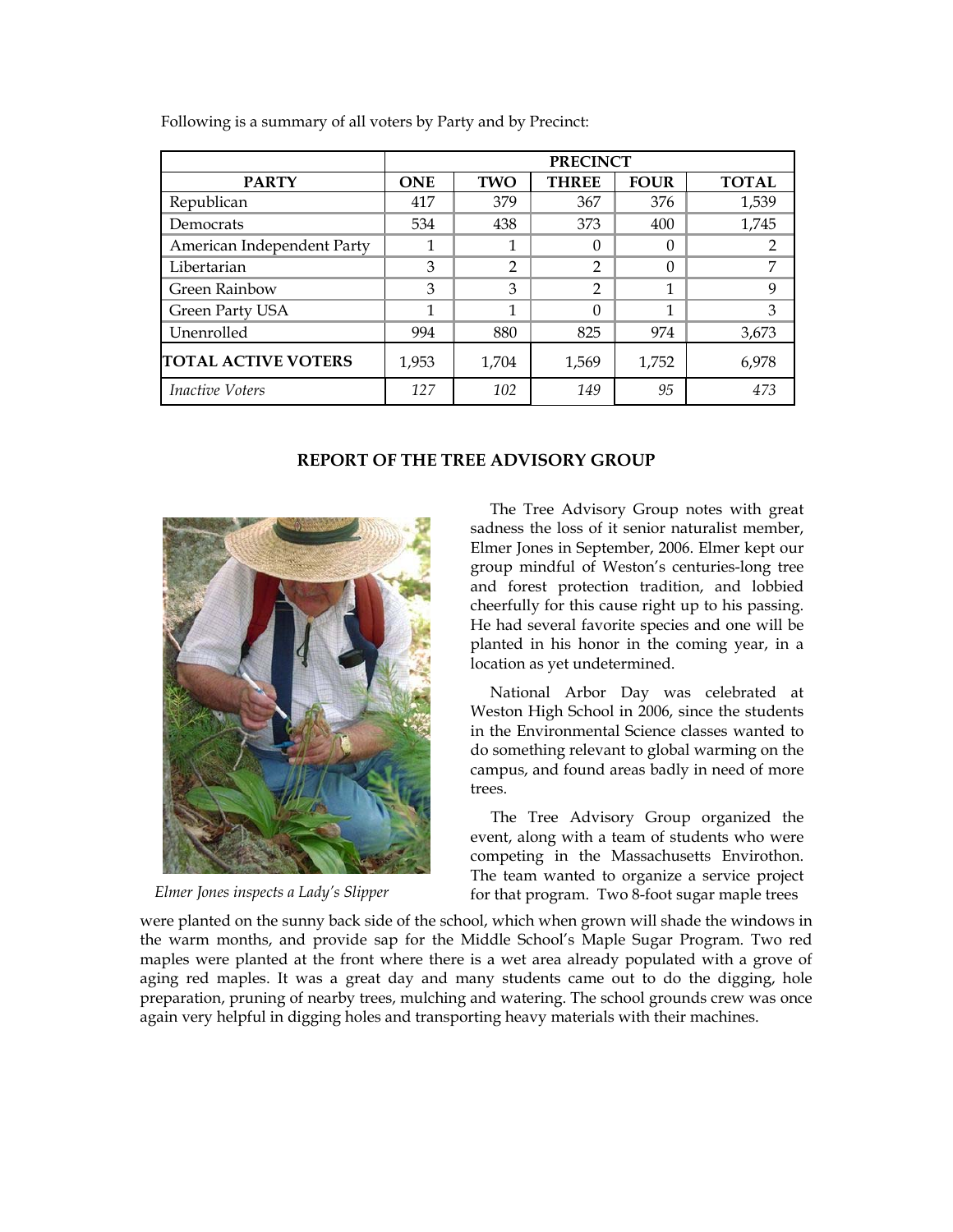In addition, the Tree Advisory Group identified four sites for street trees on Glen Road near Norumbega Reservoir. Nearby residents and DPW approved these sites and Dig Safe was notified. Though we were not able to accomplish the fall planting on Glen, we plan to finish this as soon as conditions permit in '07, and continue to plant along Glen as the old ash stumps are removed. Glen Road has been particularly changed by multiple native tree losses due the Ash Decline now noted all over New England. Neighbors' approval will continue to be secured before any trees are planted.

TAG members helped survey Case Estate specimen trees for a brochure put out to inform residents and led tours of the grounds in anticipation of the town vote to purchase the 62-acre property from Harvard's Arnold Arboretum.

In late fall, a tree survey for the town was started on the Boston Post Road, using forms generated by the Davey Tree Company. Though this will be a very time consuming task, we hope to proceed along two main streets in 2007 generating data that can be useful to our tree warden and selectmen in establishing priorities for the town.

Weston received approval again from the National Arbor Foundation for Weston to be a Tree City USA, making the town eligible for national and state programs supporting community forestry.

Watering and caring for all new town trees continues to be an important concern, since the DPW has not owned a watering tank for many years. Also the DPW crew does not have this task built into their summer duties. The TAG looked into trailer-tanks with Bob Hoffman and has agreed to purchase one for the town in 2007. The question of providing labor to care for new trees after planting is still undecided.

### **REPORT OF THE TOWN CLERK**

 Births, marriages and deaths recorded in the Town Clerk's Office of the Town of Weston for the year 2006:

| Number of births in 2006:                       |    | 74  |        |
|-------------------------------------------------|----|-----|--------|
| Number of marriages in 2006:                    |    | 39  |        |
| Deaths in 2006:                                 |    |     |        |
| <b>Weston Residents</b>                         | 76 |     |        |
| Non-Residents                                   | 49 |     |        |
| Total                                           |    | 125 |        |
| Population of the Town of Weston (2006 census): |    |     | 10.983 |

 The following detailed report of births, marriages and deaths recorded during 2006 is printed for the purpose of bringing to the attention of interested persons the facts which appear on the official records of the Town Clerk. Please check the names and other data for errors, and notify the Town Clerk's Office.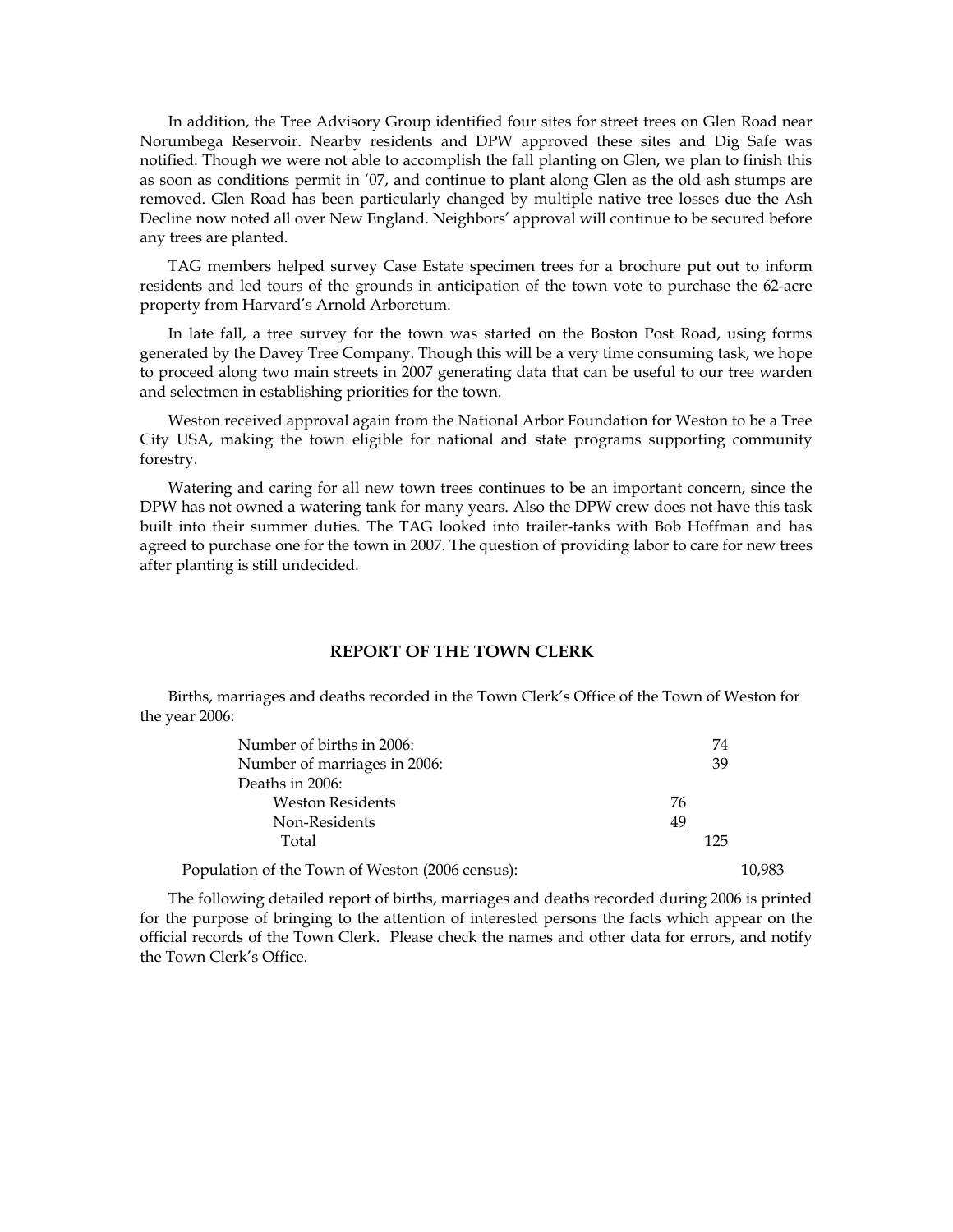#### **MARRIAGES RECORDED IN WESTON IN 2006**

#### **January**

7 Gillian B Lieberman and Stephen R. Petersen both of Weston

#### **February**

4 Michael Steven Thompson and Monique Marguerite Burns both of Weston

#### **March**

29 Angela Cristina Alzate of Colombia and Nicholas Vincent Forte of Weston

## **April**

- 1 Amy Meesum Kim of Weston and Brian Tzutse Ni of Washington
- 8 John Albert Schwartz and Susan Church Sheffer both of Charlestown
- 22 Daniel Bryan Donovan and Lauren Renee Thompson both of Framingham
- 28 Matthew Rosenthal and Hilary Kirk Davis both of Weston
- 29 Laura Jean Byard of Waltham and Thomas Schofield of Weston

#### **May**

- 6 Melissa Ellen Ritter and Joel Dennis Dreibelbis both of New York
- 13 Jill Amy O'Loughlin of Lincoln and Richard Gordon Edgar of New York
- 13 Jessica Meredith Kosow and Michael Shuman both of Weston

#### **June**

- 3 Carol Charpie McMullen of Weston and Sean Charles Rush of Bedford
- 3 David O'Hara Gillespie and Linda Elizabeth Bentley both of New Jersey
- 17 Caroline Alison King and Allan Victor Hinojosa both of Worcester
- 20 Colin Francis Hand of Lincoln and Elizabeth Reynolds Lupo of Weston
- 30 Daegan Mikal Von Swearingen and Rachel Sarah Fox both of Waltham

#### **July**

- 1 Angelo Philip Scipione of Weston and Donna Marie Cote of Cambridge
- 8 Sarah Baldwin Snyder and Daniel Mark Fine both of New York
- 15 Christopher Kilburn-Peterson of Weston and Linda Kay Griffith of Boston
- 15 Janet Nancy Sullivan of Wellesley and Darren Holt Greene of Ashland

#### **August**

- 26 Christopher C. Chan and Jihae Kim both of Weston
- 26 Cheryl Beth Stein and Wendy Beth Golenbock both of Chestnut Hill
- 26 Sharon Hanna Kermisch and Randall Robert Martens both of New York

#### **September**

- 3 Scott Loren Bittman and Lauren Rachel Klapholz both of New York
- 9 Mara Heather Johnson of Weston and Edward Roger Macie of Dedham
- 16 Andrew Tod Barman and Leida Louise Middleton both of Somerville
- 23 Robert John Irving and Andrea Virginia DiMaggio both of Waltham
- 23 Joshua Francis Fedele of East Bridgewater and Amanda Lyn Carter of Weston
- 23 Stephen M. McLaughlin of Weston and Kelley J. Naughton of Norwood
- 30 Peter Chris Rogaris and Carrie Ann Collier both of Arlington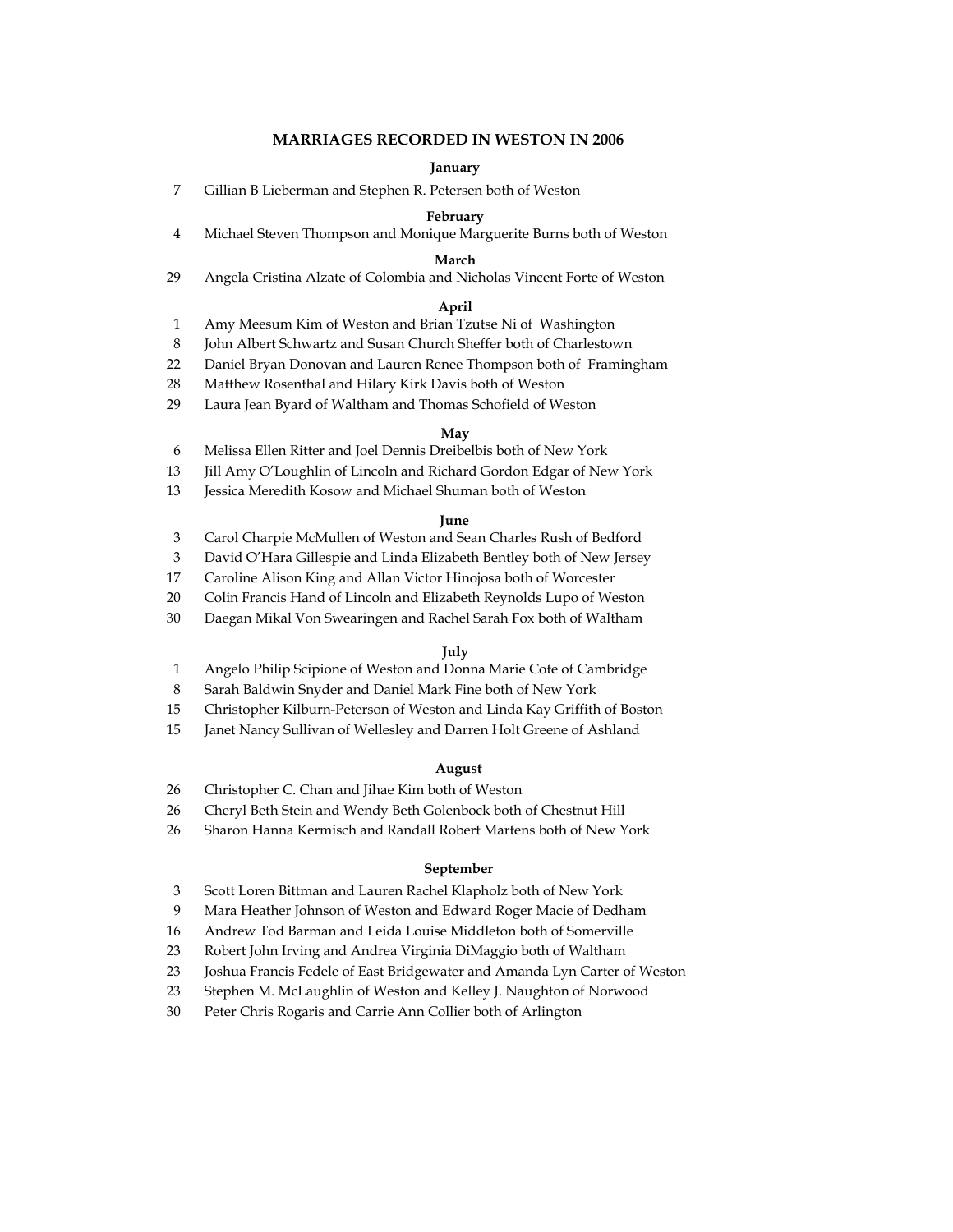#### **October**

- 7 Kristine Elizabeth D'Antonio of Sudbury and John James Frallicciardi of Billerica
- 7 Ryuko Kikuchi and Michael David Risen both of Weston
- 21 Frances Catherine O'Hare of Pennsylvania and Timothy Patrick Norton of New Jersey
- 28 Naomi Ann Kirkpatrick of Natick and Sean Bryan Thompson of Florida
- 28 Tasha R. Dudman and Thomas Edward Belason both of Sherborn

#### **November**

- 4 Laurel Ruth Coppock and Robert Taylor Mort III both of California
- 11 Pauline Amie Van Goozen of Weston and Justin David Alperin of Connecticut

#### **December**

- 23 Julie Marie Corbett and Randall Joseph Barth both of Waltham
- 30 Andrea Marie Linteris and Craig Thomas Lichtenstein both of Waltham

#### **DEATHS RECORDED IN WESTON IN 2006**

#### **January**

|                | Name                      | <b>Place of Birth</b> | Age    |
|----------------|---------------------------|-----------------------|--------|
| 2              | Humphrey, Eva L.          | Texas                 | 86     |
| 6              | Reimann, Ernest T.        | Massachusetts         | 88     |
| 9              | O'Connor, John J.         | Massachusetts         | 82     |
| 10             | Campbell, Robert B.       | Massachusetts         | 79     |
| 11             | Yao, Cheng                | China                 | 75     |
| 13             | McLaughlin, Dorothy       | Massachusetts         | 89     |
| 21             | Burchard, William Joseph  | Massachusetts         | 48     |
| 25             | Gallagher, John P.        | Massachusetts         | 77     |
| 30             | Harris, Edward            | Massachusetts         | 82     |
| 31             | Seiler, Wilbur Frank      | Massachusetts         | 85     |
|                | February                  |                       |        |
| $\mathfrak{B}$ | Garrity, George A.        | Massachusetts         | 87     |
| 14             | Rosenbaum, Ruth Ross      | Massachusetts         | 94     |
| 18             | Faranda, Sebastian        | Italy                 | 68     |
| 19             | Duprez, Dorothy R.        | Massachusetts         | $87\,$ |
| 20             | Gerstein, Charles         | Massachusetts         | 89     |
| 21             | Chase, Jr., Albert K.     | Massachusetts         | 90     |
| 21             | Stephens, James K.        | Michigan              | 79     |
| 22             | Bibeau, Marie             | Canada                | 86     |
| 22             | Surette, Rita M.          | Massachusetts         | 81     |
| 24             | Potter, Etta              | Massachusetts         | 86     |
| 28             | Chandler, Ruth I.         | Massachusetts         | 74     |
|                | March                     |                       |        |
| 6              | Lippincott, Linda D.      | Ohio                  | 63     |
| 6              | DiMare, Sylvia J.         | Massachusetts         | 93     |
| 19             | Joyce, Lyle Keyon         | Maine                 | 71     |
| 23             | Chadwick, Marjorie        | Massachusetts         | 92     |
| 23             | Gray, Georgeana M.        | Massachusetts         | 98     |
| 24             | Devine, J. Frank          | Massachusetts         | 82     |
| 24             | Thurston, Philip Hale     | Maine                 | 87     |
| 29             | Andrew, David             | Ohio                  | 25     |
| 29             | Harding III, John Charles | Massachusetts         | 69     |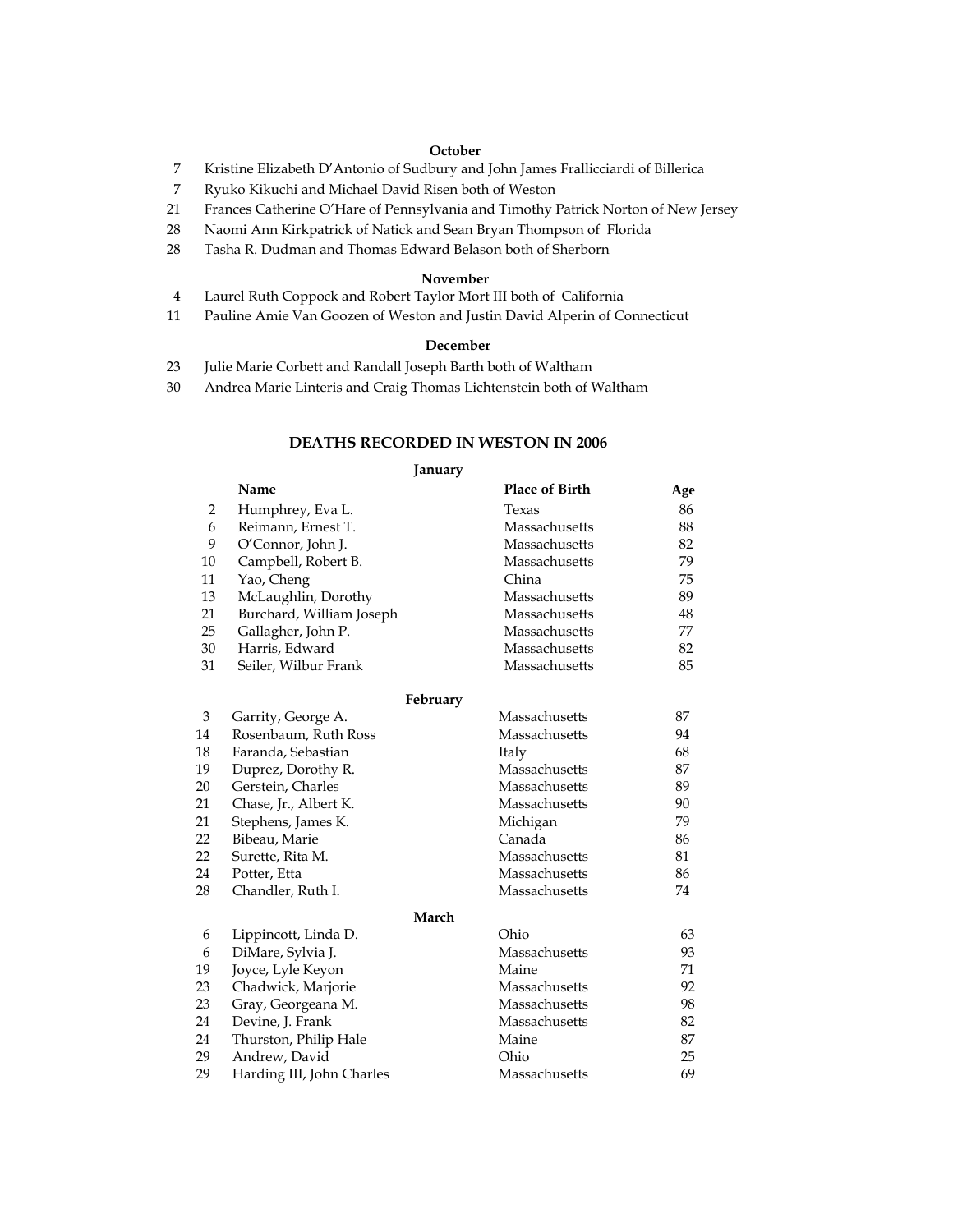|          |                                                        | April                   |          |
|----------|--------------------------------------------------------|-------------------------|----------|
| 1        | Pilla, Antonia                                         | Massachusetts           | 85       |
| 3        | Skenderian, Thomas E.                                  | Massachusetts           | 60       |
| 11       | Vogel, Sarah                                           | Massachusetts           | 89       |
| 13       | Carrigan, Catherine                                    | Massachusetts           | 85       |
| 13       | Morton, Peter                                          | Massachusetts           | 79       |
| 19       | Mackenzie, Mary A.                                     | Rhode Island            | 55       |
| 20       | Borgo, John V.                                         | Massachusetts           | 79       |
| 23       | Eng, Emilie W.                                         | California              | 84       |
| 23       | Paine, John                                            | Massachusetts           | 85       |
| 27       | Trevisani, Olga                                        | Massachusetts           | 90       |
|          |                                                        | May                     |          |
| 3        | Rosenbaum, Jeanne M.                                   | Massachusetts           | 52       |
| 4        | Hill, Jane Burnett                                     | Illinois                | 87       |
| 6        | Howe, Florence M.                                      | Canada                  | 87       |
| 8        | Zorn, John W.                                          | Massachusetts           | 95       |
| 14       | Rooney, Nancy M.                                       | Massachusetts           | 72       |
| 21       | Broderick, John F.                                     | Massachusetts           | 96       |
| 23       | Burke, Rita C.                                         | Massachusetts           | 91       |
| 23       | Lyttle, Esther G.                                      | New Hampshire           | 94       |
| 24       | Jones, Elmer Everett                                   | Illinois                | 79       |
| 25       | McDonald, Francis X.                                   | Massachusetts           | 79       |
| 29       | Osmond, Mary Irene                                     | Massachusetts           | 87       |
| 30       | Milroy, Catherine I                                    | Maine                   | 98       |
| 31       | Eastman, Cooper                                        | Massachusetts           | 81       |
|          |                                                        |                         |          |
|          |                                                        | June                    |          |
| 2        | Ewing Jr., Daniel D.                                   | Louisiana               | 99       |
| 3        | Quill, Carol Ann                                       | Massachusetts           | 69       |
| 5        | Sargent, Janet Christie                                | Massachusetts           | 91       |
| 5        | Provenzano, Teresa M.                                  | Rhode Island            | 88       |
| 13       | Carr, William F.                                       | Massachusetts           | 81       |
| 15       | Davenport, Robert A.                                   | Massachusetts           | 84       |
| 16       | Benet, Christina I.                                    | New York                | 40       |
| 24       | McQuiggan, Marie M.                                    | Massachusetts           | 91       |
| 24       | Dempsey, Dorothy D.                                    | Massachusetts           | 95       |
| 24       | Alkon, Nancy F.                                        | Massachusetts           | 65       |
| 28       | Reitano, Domenic S.                                    | Massachusetts           | 82       |
|          | July                                                   |                         |          |
| 4        | Garron, Frank Douglas                                  | Massachusetts           | 85       |
| 8        | Higgins, Nancy                                         | Massachusetts           | 65       |
| 8        | DePass, John W.                                        | Massachusetts           | 81       |
| 10       | Curtis Abel, Helen                                     | Massachusetts           | 88       |
| 12       | Swift, Marjorie                                        | Massachusetts           | 86       |
| 12       | Whalen, Dorothy C.                                     | Massachusetts           | 75       |
| 13       | Hogan, Esther Love                                     | Massachusetts           | 93       |
| 13       | Aisner, Patricia A.                                    | New Zealand             | 88       |
| 14       | Villas, Ernest A.                                      | Minnesota               | 81       |
| 23       | Silver, Hannah F.                                      | Massachusetts           | 98       |
| 23       | Witt, Earlene N.                                       | Missouri                | 90       |
| 27       | MacKinnon, Hugh D.                                     | Massachusetts           | 68       |
|          |                                                        |                         |          |
| 28<br>30 | Vincuilla, Lucille Fuller<br>Genovese, Candace Eleanor | Massachusetts<br>Canada | 85<br>86 |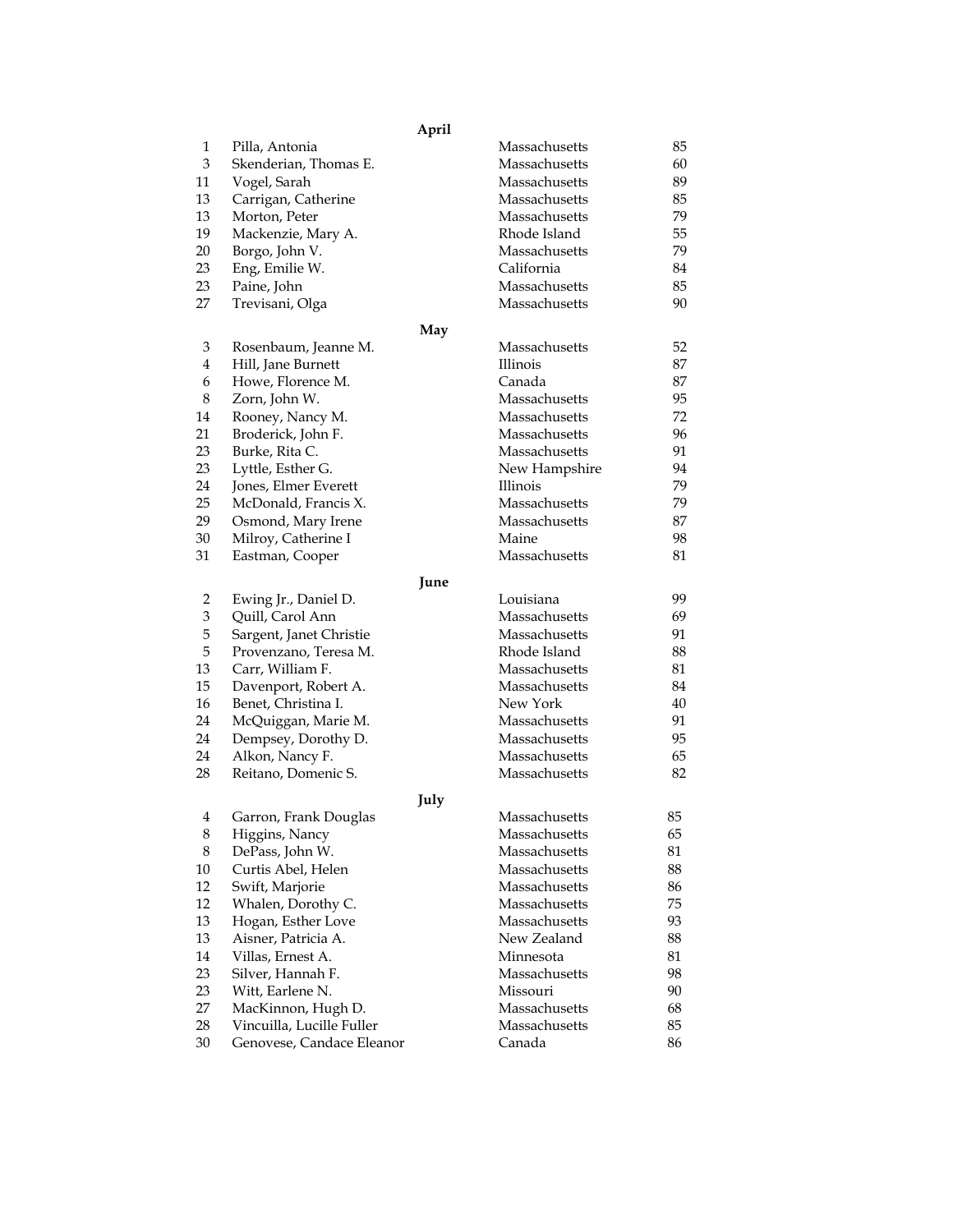|                         | August                        |                |     |
|-------------------------|-------------------------------|----------------|-----|
| 2                       | Fallon, Catherine M.          | Massachusetts  | 87  |
| 3                       | Fiorillo, Helen M.            | Massachusetts  | 88  |
| 6                       | Hill, Dexter B.               | California     | 85  |
| 9                       | McClintock, Robert            | New York       | 74  |
| 11                      | Asadoorian, Zabel             | Turkey         | 102 |
| 11                      | Robinson, Richard             | Massachusetts  | 94  |
| 11                      | Herlihy, John F.              | Massachusetts  | 84  |
| 15                      | Toong, Tau-Yi                 | China          | 88  |
| 18                      | Affleck, Rita P.              | Massachusetts  | 90  |
| 21                      | Casella, Anthony E.           | Massachusetts  | 82  |
| 22                      | Hagedorn, Florence F.         | Connecticut    | 88  |
| 23                      | Bleadon, Michael M.           | Massachusetts  | 100 |
| 29                      | Toong, Tau-Yi                 | China          | 88  |
|                         | September                     |                |     |
| $\mathbf{1}$            | Zeno, Rose Marie              | Massachusetts  | 73  |
| $\mathbf{1}$            | Harris, Sara Jean             | Massachusetts  | 81  |
| 9                       | Collins, Louise a/k/a Mary C. | Massachusetts  | 73  |
| 24                      | Tripp, William Venson         | Massachusetts  | 77  |
| 27                      | Roberts, Viola M.             | Massachusetts  | 87  |
| 28                      | Agranat, Edward A.            | Massachuseetts | 69  |
| 28                      | Zisson, Richard L.            | Massachusetts  | 64  |
|                         | October                       |                |     |
| $\overline{\mathbf{4}}$ | Guindon, William G.           | Massachusetts  | 89  |
| 5                       | Merdinyan, Willaim Ardashes   | Rhode Island   | 88  |
| 12                      | Daly, Lynn Kroeger            | New York       | 54  |
| 26                      | Rossi, Oscar                  | Italy          | 86  |
| 29                      | Young, Hugh Hampton, II       | Maryland       | 75  |
|                         | November                      |                |     |
| 5                       | Aharonian, Lucy               | Massachusetts  | 70  |
| 8                       | Bassett, Helen Aliki          | Turkey         | 92  |
| 11                      | Lee, Shu Shun                 | China          | 86  |
| 15                      | Breen, Harold Francis         | Massachusetts  | 76  |
| 18                      | Elliott, Howard Donald        | Massachusetts  | 82  |
| 19                      | Patterson, Barbara S.         | Massachusetts  | 89  |
| 19                      | Weld, Edward W.               | Massachusetts  | 69  |
| 22                      | Fleming, Thomas Francis       | Massachusetts  | 93  |
| 23                      | Vaccari, Steven Joseph        | Massachusetts  | 39  |
| 28                      | DiGiusto, Guerrino            | Italy          | 88  |
| 29                      | Somerville, Murray L.         | Michigan       | 77  |
| 29                      | Burgess, George S.            | Massachusetts  | 92  |